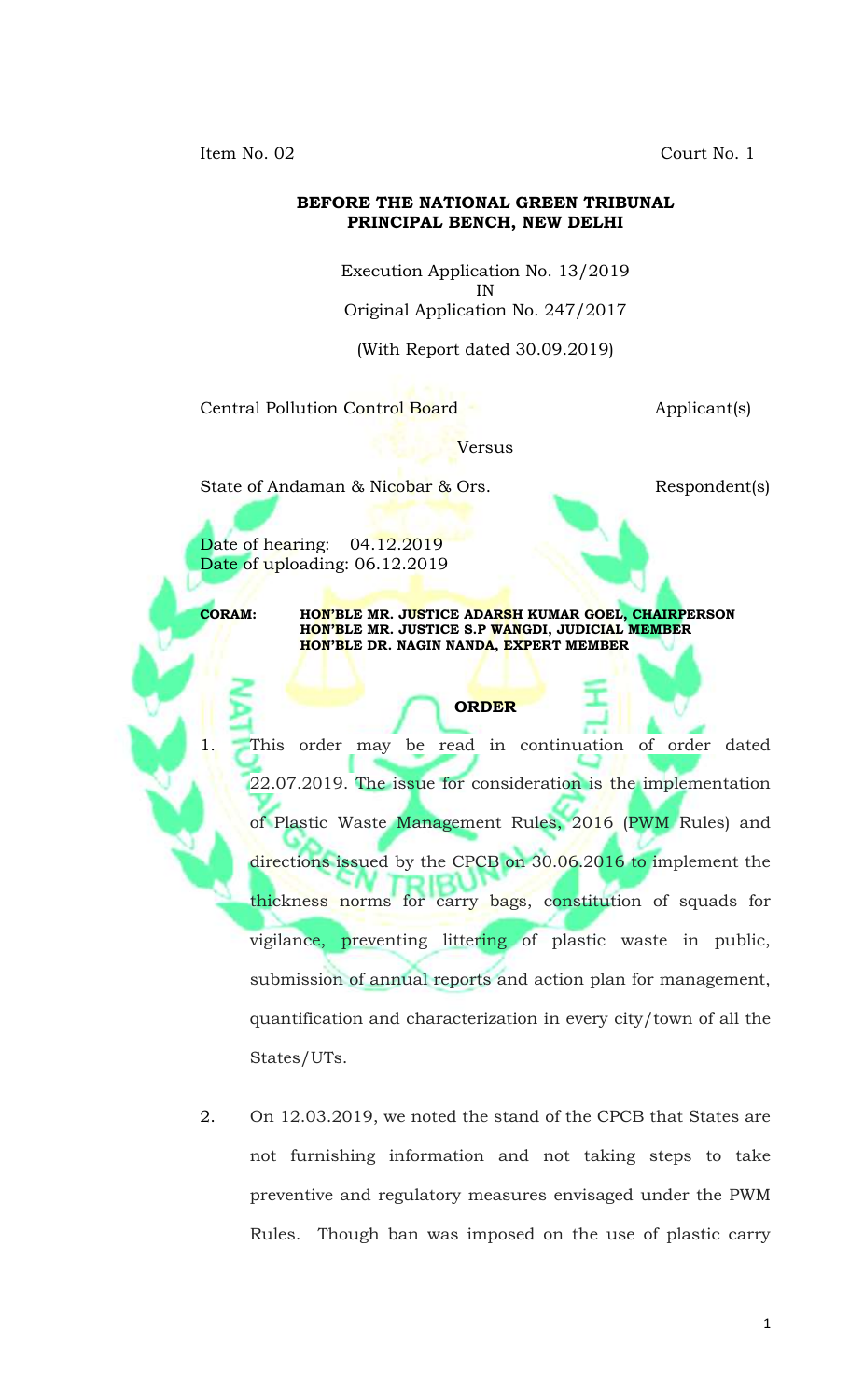bags etc. in many States, the same was not enforced. Burning of plastic waste was continuing, apart from littering of plastic waste on railway tracks, bus stations etc.

3. Accordingly, the Tribunal directed the States/UTs to ensure compliance of the PWM Rules requiring furnishing of reports as well as taking other steps. In default, the defaulting States were to be required to pay compensation  $@$  Rs. 1 Crore per month after 01.05.2019. CPCB was to furnish status of compliance.

Thereafter the matter was considered on 22.07.2019 with reference to the report of the CPCB filed on 30.05.2019 giving details of compliance of PWM Rules based on the information furnished by some of the States / UTs under the following heads:-

a. Details of Plastic Waste Management as per Provisions 5, 6 and 9 of PWM Rules, 2016, as amended, 2018.

b. Complete/Partial Ban on carry bags/products.

c. Status of marking & labelling on carry bags/products.

d. No. of violations & action taken on non-compliance of Rules.

e. Status of submission of AR by ULBs to SPCBs/PCCs.

CPCB made following recommendations:-5.

## "Recommendations:

1. SPCBs/PCCs shall ensure that Annual Report on implementation of PWM Rules, 2016, as amended, 2018 is complete in all respect as per Form-VI and submitted timely to CPCB i.e. on 31<sup>st</sup> July each year along with Action plan.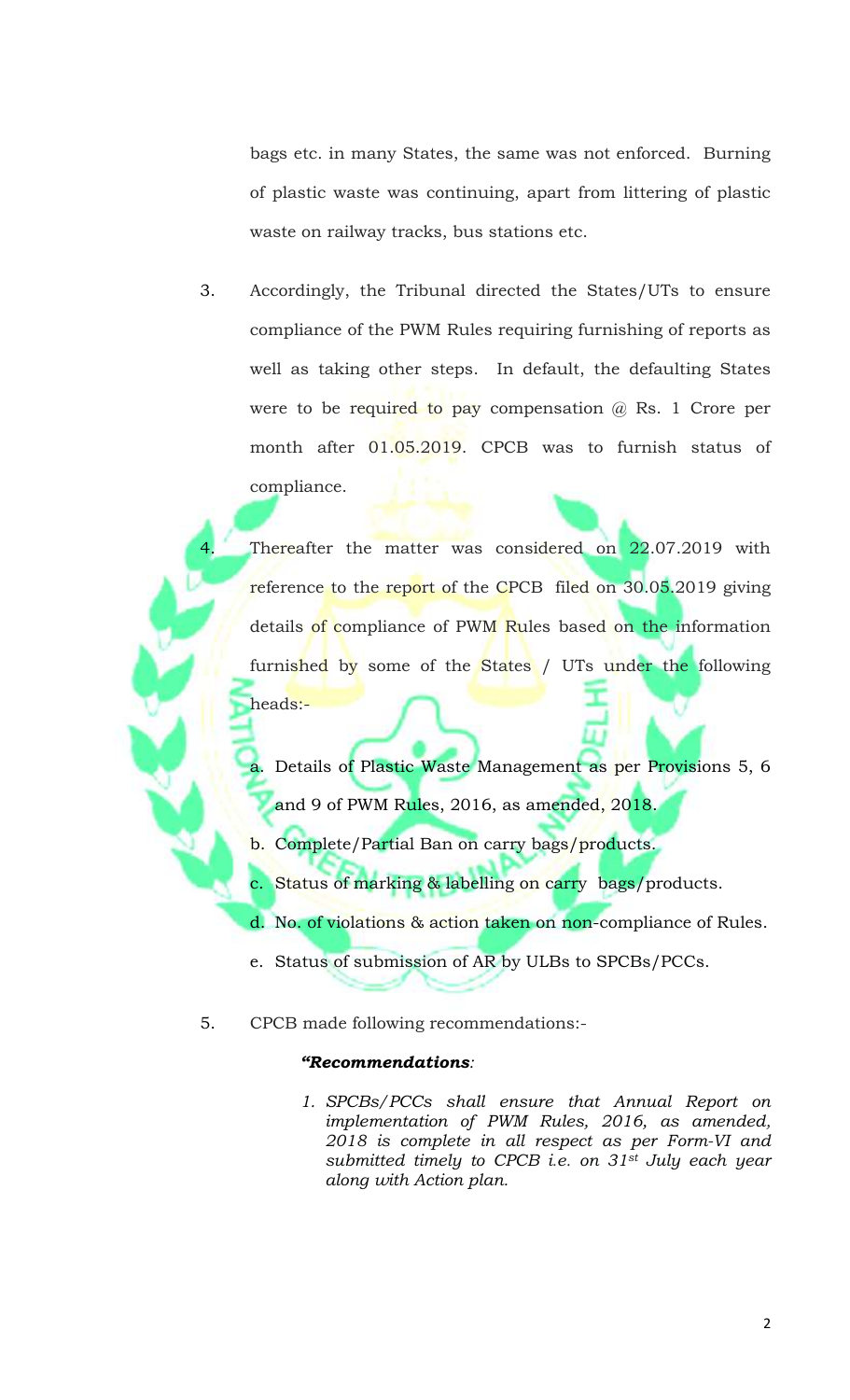- 2. SPCBs/PCCs should direct to UDDs to ensure settingup of collection, source segregation& disposal system for plastic waste.
- 3. SPCBs/PCCs shall provide the details such as quantification, characterization & disposal methods of plastic waste. The details of disposed plastic waste should be provided to CPCB.
- 4. SPCBs/PCCs should also ensure that no unregistered plastic manufacturing/recycling units is in operation  $\&$ no unit is running m nonconforming/ residential areas. Besides, it is also to be ensured that plastic carry bags <50microns thickness should / films not he manufactured, stocked, sold and used in cities/towns.
- 5. SPCBs/PCCs, **UDDs** shall ensure to promote compostable carry bags certified by CPCB.
- 6. SPCBs/PCCs and Municipalities should constitute squad to check illegal manufacturing, stocking, sale of <50microns thickness plastic carry bags and uncertified compostable carry bags/products in the market.
- 7. SPCBs/PCCs and UDDs to ensure prohibit litter of plastic waste at historical, religious, public places and dumping of plastic waste on drains, river, banks & sea beaches is prohibited.
- 8. SPCBs/PCCs and UDDs to prohibit ensure open burning of plastic waste

## **Action Plan:**

The Action Plan for plastic Waste Management Rules has been submitted by 12 States/UTs namely Chhattisgarh, Delhi, Himachal Pradesh, Kerala, Madhya Pradesh, Meghalaya, Punjab, Telangana, Tripura and Andaman & Nicobar Islands, Daman Diu & Dadra Nagar Haveli and Puducherry."

The Tribunal directed as follows:-6.

> "The concerned States/ UTs may now take further action meeting the gaps pointed out above as per the timeline laid down under the PWM Rules. The CPCB may monitor the same and furnish its further status report by 30.09.2019 by e-mail at judicial-ngt@gov.in The recovery of compensation for the delay in compliance timeline will be considered on the next date."

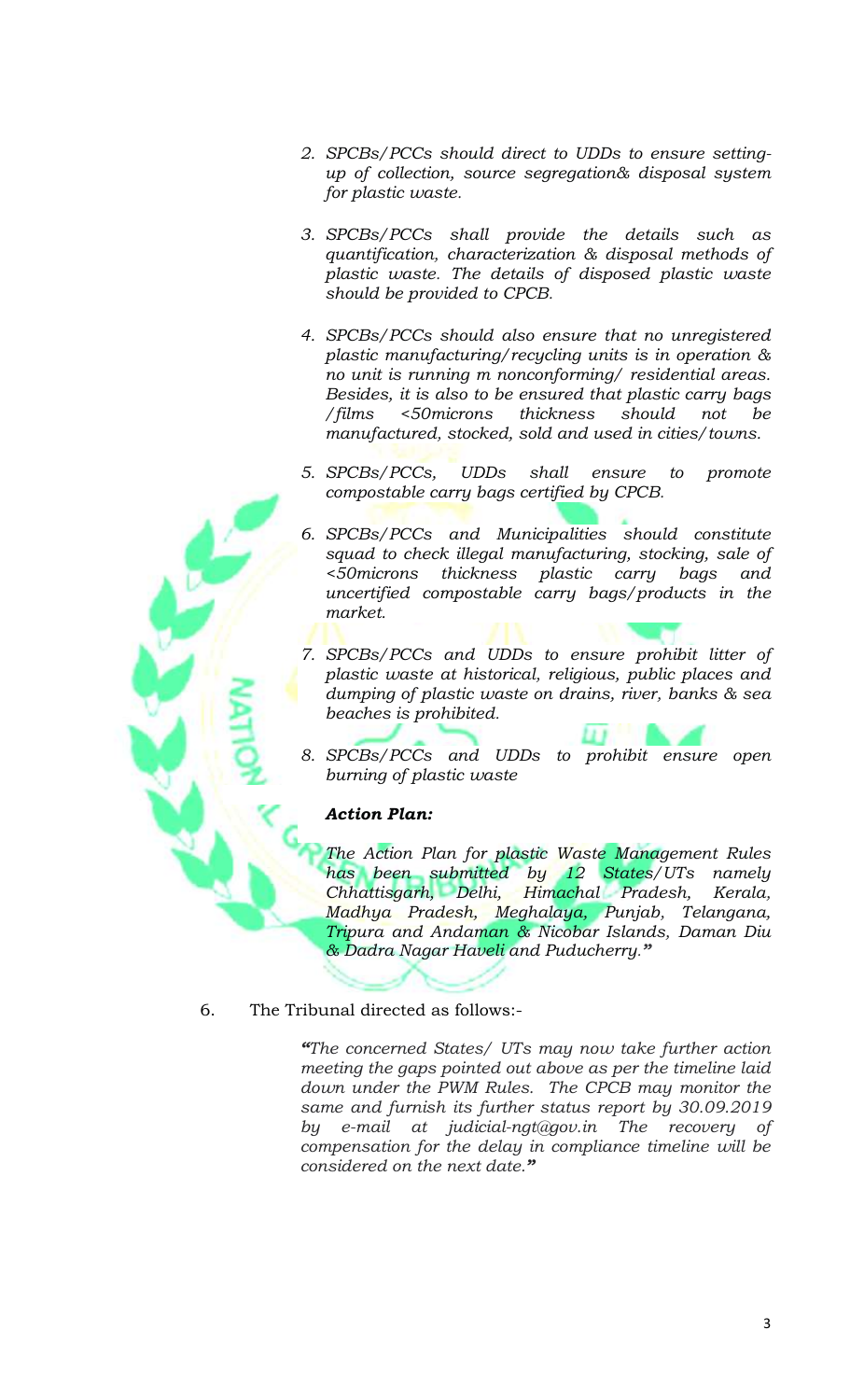$7.$ Status report filed by CPCB on 30.09.2019 is that letter was sent to all the SPCBs/PCCS seeking information about the status of implementation of action plans for PWM Rules, addressing the gaps pointed out and also seeking details of recyclers of such waste. 23 States/UTs have provided their action plans which are incomplete and need to be upgraded in terms of quantification. Remaining 12 States/ UTs namely Bihar, Gujarat, Haryana, J&K, Jharkhand, Karnataka, Lakshadweep, Mizoram, Rajasthan, Sikkim, Uttar Pradesh and West Bengal have not furnished information. Gap analysis has been mentioned in terms of lack of information required. The report further states:-

> "4. All 35 States/UTs have submitted the Annual<br>Reports for the year 2018-19 on implementation of<br>PWM Rules, 2018. Information provided by these<br>States/UTs has been compiled by CPCB and State/UT<br>wise compilation of Annual PWM Rules, 2018 is placed at Annexure -Ill. It may be<br>noted that complete information as per form-VI has not<br>been submitted by most of the SPCBs/PCCs.

> 4.1 Estimated plastic waste generation during the year 2018-19 is 33,60,043 Tons/Annum.

> 4.2 Implementation of thickness > 50 microns carry bags as per provisions 4(c & d, Thickness criteria Condition) of<br>PWM Rules, 2016, as amended, 2018.

> 22 States/UTs namely Andaman and Nicobar Islands, Assam, Bihar, Chandigarh, Chhattisgarh, Daman Diu<br>and Dadra Nagar Haveli, Haryana, Himachal Pradesh, ana Daara Nagar Havell, Haryana, Himachal Pradesh, Jharkhand, Karnataka, Lakshadweep, Madhya<br>Pradesh, Maharashtra, Nagaland, Puducherry, Punjab,<br>Rajasthan, Sikkim, Tamil Nadu, Tripura, Uttarakhand<br>& Uttar Pradesh have impo thickness criteria. Further, 4 States/UTs namely<br>Arunachal Pradesh, Delhi, Mizoram & West Bengal<br>have not provided the information in this matter.

> 4.3 Details of Plastic Waste Management as per Provisions 5, 6 & 9 of PWM Rules, 2016, as amended, 2018:

a. 8 States/UTs namely; Arunachal Pradesh, Bihar, Daman Diu & Dadra Nagar Haveli, Jammu &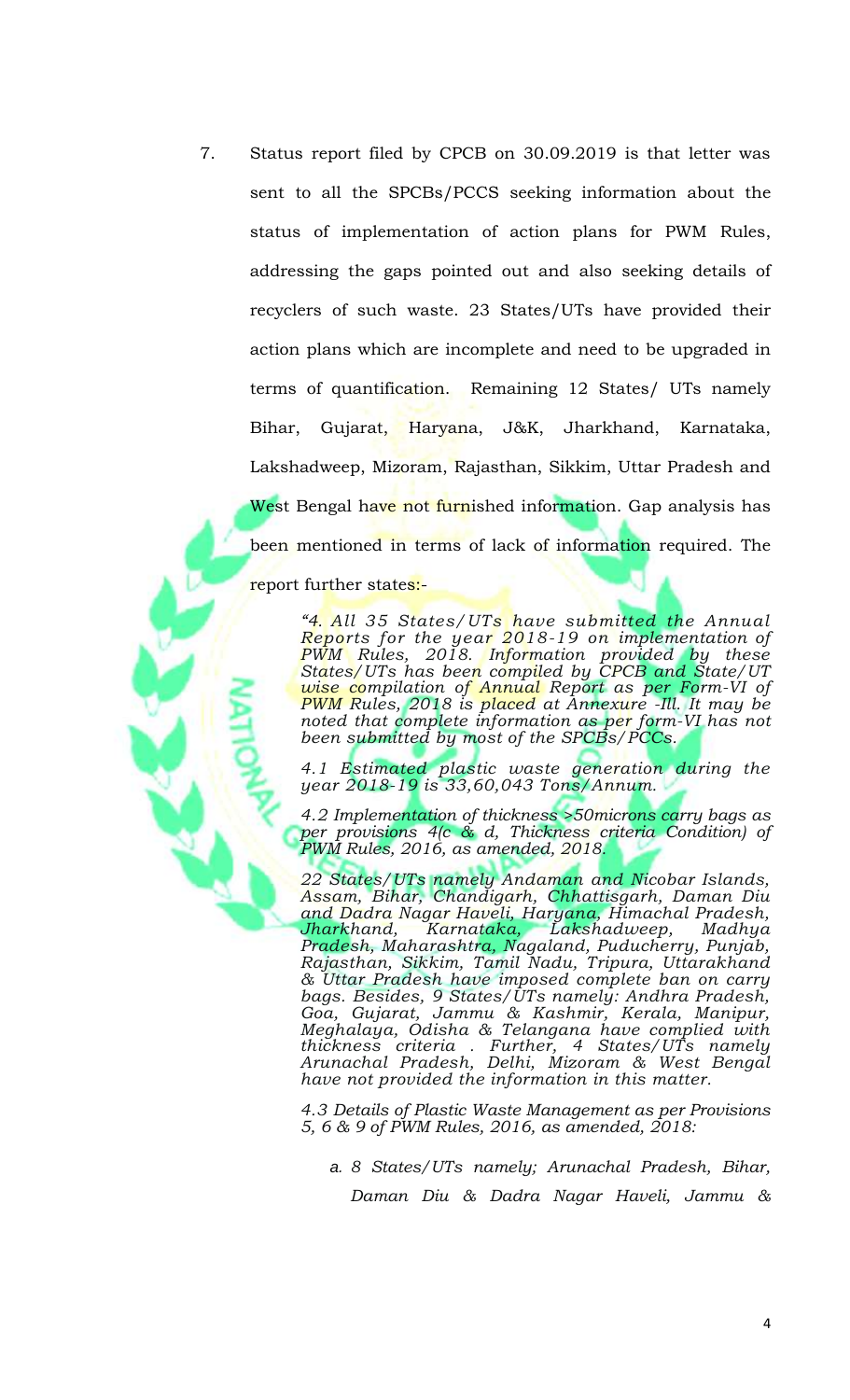Kashmir, Kerala, Maharashtra, Manipur & Sikkim have not submitted the details in this matter.

- b. 14 States/UTs namely: Andhra Pradesh, Assam, Chhattisgarh, Goa, Gujarat, Himachal Pradesh, Jharkhand, Karnataka, Madhya Pradesh, Odisha, Puducherry, Tamil Nadu, Telangana & Uttar Pradesh are sending plastic waste to cement plants for co-processing.
- c. 15 States/UTs namely: Andaman & Nicobar Islands, Andhra Pradesh, Assam, Haryana, Himachal Pradesh, Jharkhand, Madhya Pradesh, Meghalaya, Mizoram, Nagaland, Puducherry, Tamil Nadu, Telangana, Uttar Pradesh & West Bengal are using plastic waste for polymer bitumen road construction.
- d. 16 States/UTs namely: Andaman & Nicobar Islands, Andhra Pradesh, Chhattisgarh, Goa, Jharkhand, Karnataka, Lakshadweep, Madhya Nagaland, Punjab, Tamil Pradesh, Nadu, Telangana, Uttarakhand and Uttar Pradesh have recycled the plastic waste.
- e. 2 States/UTs namely: Himachal Pradesh & Delhi have sent the plastic waste to Waste to Energy plants.

Uttar Pradesh is utilizing the plastic waste in waste to oil plant. Further, Chandigarh, Goa and Madhya Pradesh are using the plastic waste as RDF.

### 4.4. Complete/Partial Ban on carry bags:

22 States/UTs namely Andaman and Nicobar Islands, Assam, Bihar, Chandigarh, Chhattisgarh, Daman Diu and Dadra Nagar Haveli, Haryana, Himachal Pradesh, Karnataka, Jharkhand, Lakshadweep, Madhya Pradesh, Maharashtra, Nagaland, Puducherry, Punjab, Rajasthan, Sikkim, Tamil Nadu, Tripura, Uttarakhand & Uttar Pradesh have imposed complete ban on carry bags. Besides, 7 States namely Arunachal Pradesh, Andhra Pradesh, Gujarat, Kerala, Mizoram, Odisha and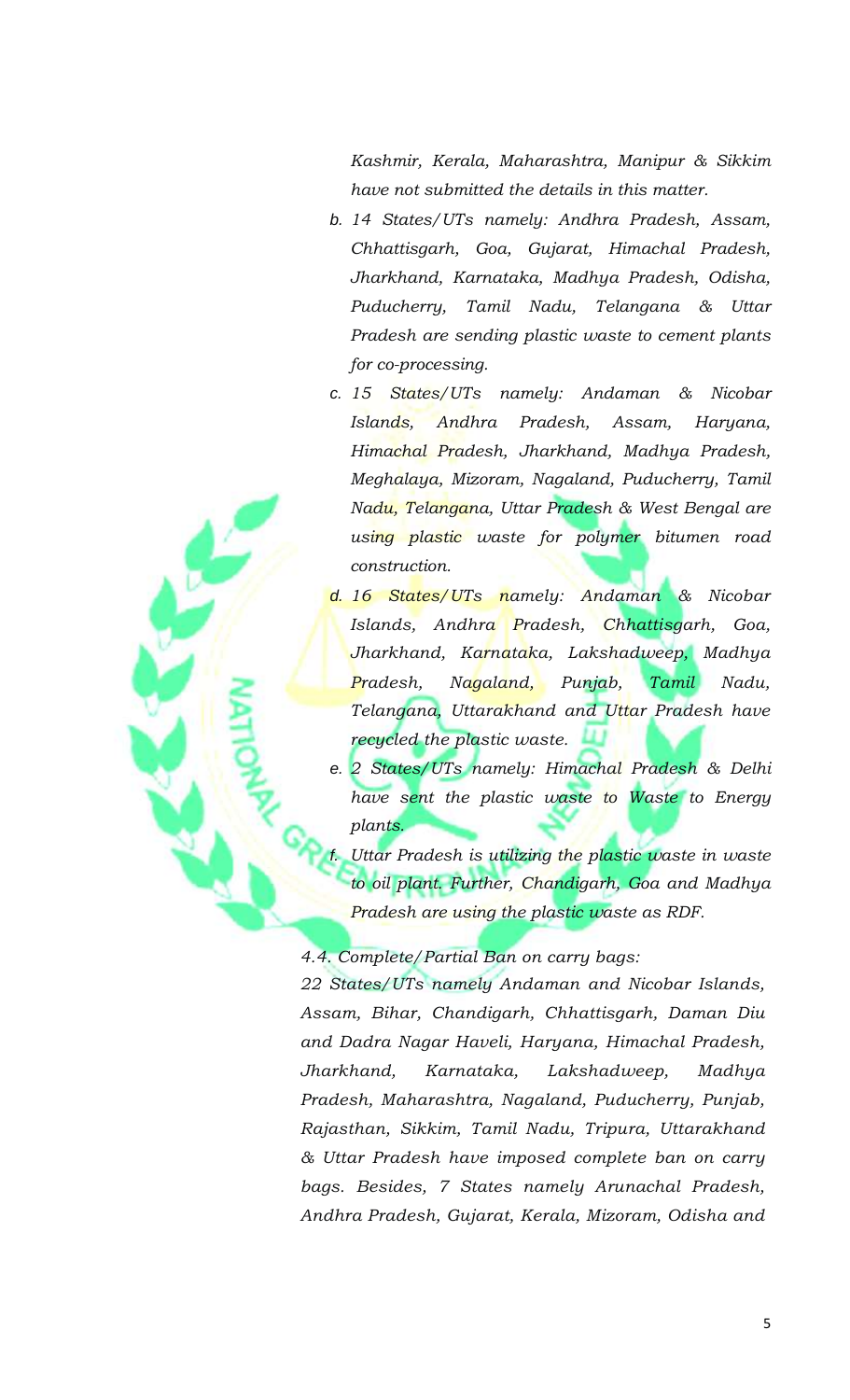West Bengal have imposed the partial ban on plastic carry bags at religious/historical places. Further, 5 States/UTs namely Goa, Jammu & Kashmir, Manipur, Meghalaya & Telangana have not imposed any ban on plastic carry bags except meeting thickness criteria. Further, Delhi has not provided the information in this regard.

4.5 No. of registered Manufacturing/Recycling Units: There are  $4773$  (4294 - Plastic Mfg., 7-Compostable Mfg., 287-MLP Mfg. & 185-Recycling) Registered units States/UTs there *in* 30 and are  $no$ plastic manufacturing units in Andaman and Nicobar Islands, Arunachal Pradesh, Bihar, Lakshadweep & Sikkim.

 $N_o$  of 4.6 unregistered plastic manufacturing/recycling units: plastic **There** 1080 unregistered are manufacturing/recycling running units 12 in States/UTs, namely; Assam, Bihar, Jammu & Kashmir, Karnataka, Madhya Pradesh, Maharashtra, Puducherry, Punjab, Tamil Nadu & Uttar Pradesh. Further, Chhattisgarh, Daman Diu and Dadra Nagar Haveli, Delhi PCC, Himachal Pradesh, Uttarakhand & West Bengal have not provided the details in this matter.

& labelling on 4.7 Status of marking carry bags/Multilayered packaging:

As per provision 11' marking & labelling of PWM Rules, 2018, 23 States/UTs namely Andhra Pradesh, Assam, Bihar, Chhattisgarh, Daman Diu Dadra and Nagar Haveli, Gujarat, Himachal Pradesh, Jammu Jharkhand, Karnataka, Kashmir, and Kerala, Madhya Pradesh, Maharashtra, Manipur, Meghalaya, Nagaland, Puducherry, Punjab, Rajasthan, Tamil<br>Nadu. Telangana, Uttar Pradesh & West Bengal have complied with Rule. There are no plastic carry bag manufacturing units  $in$ 6 Sates/UTs namelu: Andaman & Nicobar Islands, Arunachal Pradesh, Chandigarh, Haryana, Lakshadweep & Mizoram. Besides, 5 States/UTs namely Delhi, Goa, Odisha, Sikkim & Uttarakhand which have not provided the information in this regard. Further, Marking & Labelling is not started yet in Tripura.

4.8 No. of violations & action taken on non-compliance of Rules:

As per provision '12' "the prescribed Authorities for implementation of Rules" of PWM Rules, 2018, 21 States/UTs namely Andhra Pradesh, Bihar,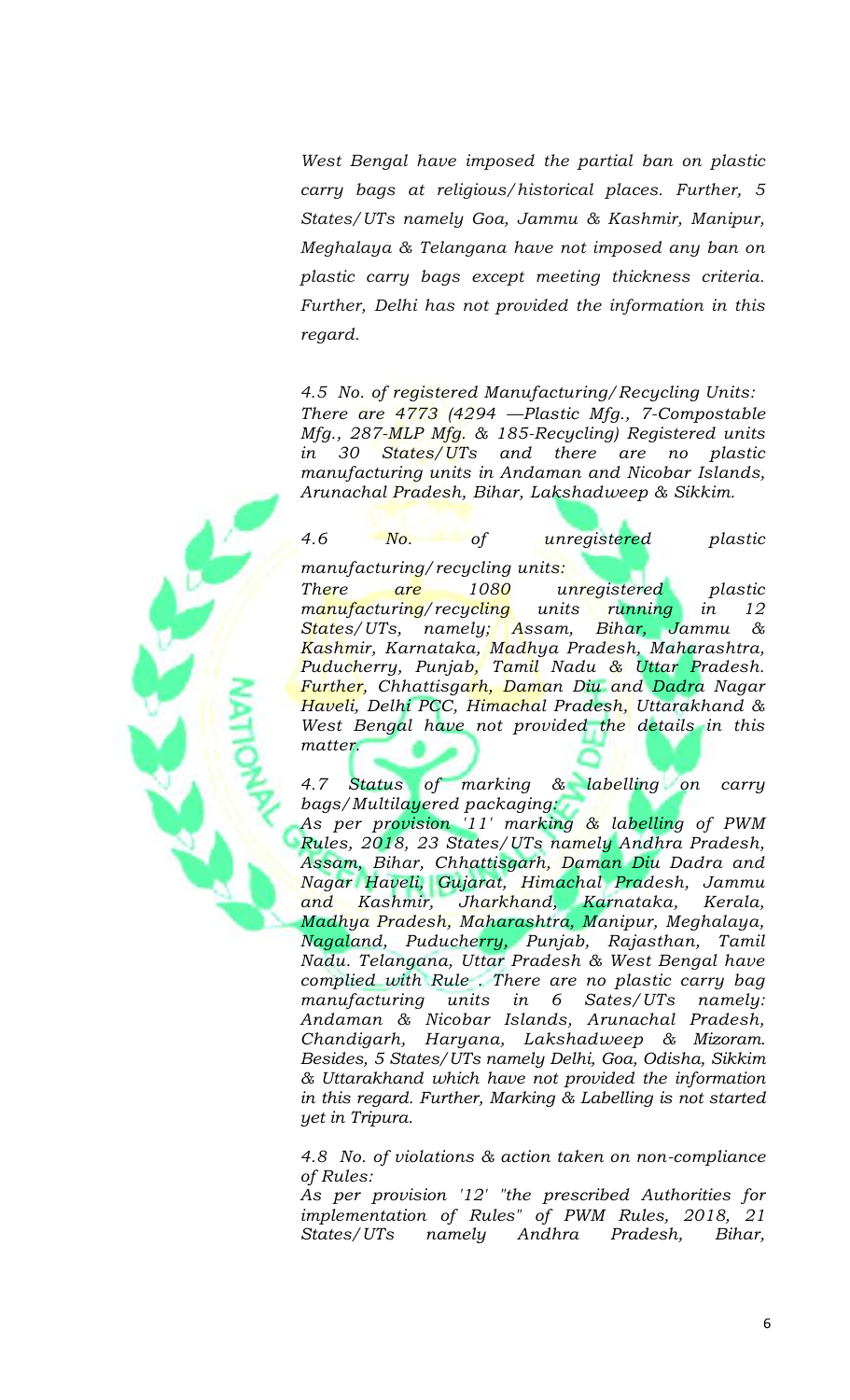Chandigarh, Chhattisgarh, Daman Diu Dadra & Nagar Haveli (DDDNH), Delhi, Goa, Gujarat, Haryana, Jammu & Kashmir, Jharkhand, Karnataka, Madhya Pradesh, Maharashtra, Punjab, Puducherry, Tamil Nadu, Telangana, Tripura, Uttarakhand & Uttar Pradesh.have imposed fine, issued notices, closure directions to the defaulters & seized the material in their respective State/UT. Besides, there are no violations in 9 States/UTs namely Andaman and Nicobar Islands, Arunachal Pradesh, Assam, Kerala, Lakshadweep, Mizoram, Nagaland, Rajasthan and West Bengal. Further, 5 States/UTs namely Himachal Pradesh, Manipur, Meghalaya, Odisha, & Sikkim have not submitted the information in this regard.

4.9 Status of submission of Annual report(AR) by ULBs to SPCBs/PCCs:

Except following 6 States/UTs given in the table, all other States/UTs have submitted information provided by all ULBs.

| S. No. | Name of the  | Submission of AR by ULBs to |              |                    |  |  |
|--------|--------------|-----------------------------|--------------|--------------------|--|--|
|        | States / UTs | <b>SPCBs/PCCS</b>           |              |                    |  |  |
|        |              |                             |              |                    |  |  |
|        |              | Total no.                   | of<br>No.    | No.<br><b>ULBs</b> |  |  |
|        |              | of ULBs                     | <b>ULBs</b>  | not                |  |  |
|        |              |                             | submitted    | submitted          |  |  |
|        |              |                             |              |                    |  |  |
|        | Assam        | 101                         | 66           | 35                 |  |  |
| 1.     |              |                             |              |                    |  |  |
|        | Gujarat      | 162                         | 161          | $\mathcal{I}$      |  |  |
| 2.     |              |                             |              |                    |  |  |
|        | Madhya       | 378                         | 274          | 104                |  |  |
| 3.     | Pradesh      |                             |              |                    |  |  |
|        | Maharashtra  | 384                         | 366          | 18                 |  |  |
| 4.     |              |                             |              |                    |  |  |
|        | Manipur      |                             | Not provided |                    |  |  |
| 5.     |              |                             |              |                    |  |  |
|        | Puducherry   | 10                          | 5            | 5                  |  |  |
| 6.     |              |                             |              |                    |  |  |
|        |              |                             |              |                    |  |  |

5. Recommendations:

1. States/UTs should frame a time targeted action plan covering the action points related to plastic waste<br>segregation, collection and recycling/reuse of plastic waste. The current status, desirable level of compliance in terms of statutes, gap between the current status & desired level and proposal of attending the gap with timeline as per the enclosed format (Annexure- IV) be provided to CPCB.

2. Quarterly report of the implementation status of the Action Plan should be submitted by States/UT.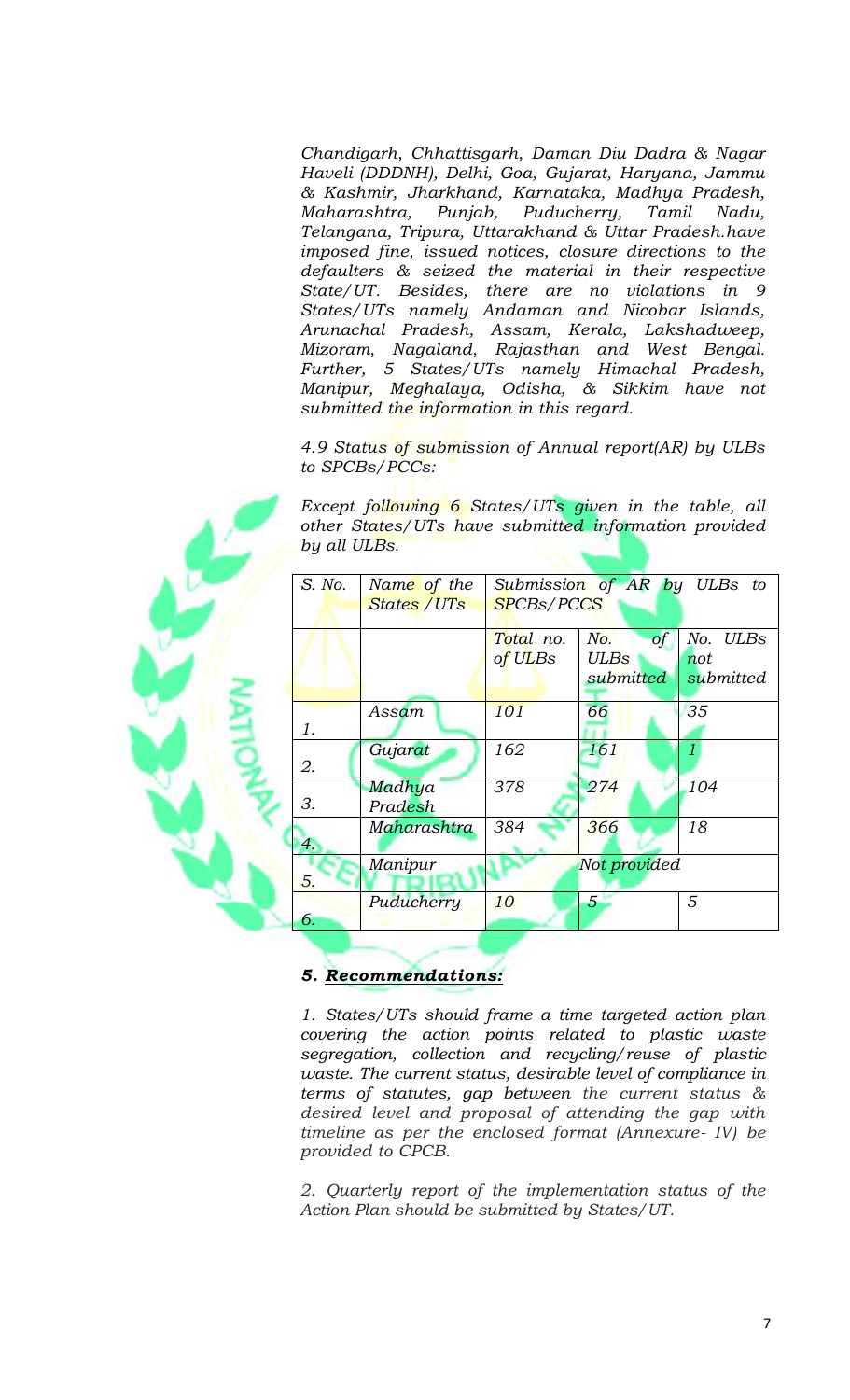3. SPCBs/PCCs should direct to UDDs to ensure settingup of collection, source-segregation & disposal system for plastic waste.

4. SPCBs/PCCs should also ensure that no unregistered plastic manufacturing/recycling units is in operation & no unit  $i$ s running in  $non$ conforming/residential areas. Besides, it is also to be ensured that plastic carry bags/films <50microns thickness should not be manufactured, stocked, sold and used in cities/towns.

SPCBs/PCCs, UDDs shall ensure to promote 5. compostable carry bags certified by CPCB.

6. SPCBs/PCCs and Municipalities should constitute squad to check illegal manufacturing, stocking, sale of <50microns thickness plastic carry bags and uncertified compostable carry bags/products in the market.

7. SPCBs/PCCs and UDDs to prohibit litter and open burning of plastic waste at historical, religious, public places and dumping of plastic waste on drains, river,<br>banks and seas beaches is prohibited."

# Gap analysis given in Table - I is as follows:-

| <b>S1.</b> | Item                           | <b>Remarks</b>      | Quantity  |
|------------|--------------------------------|---------------------|-----------|
| No.        |                                |                     |           |
|            |                                |                     |           |
|            | What<br>is                     | the Information     | 1841714.7 |
|            | quantity of plastic            | provided by<br>23   |           |
|            | waste generated,               | states              |           |
|            | <b>Annual</b><br><b>Report</b> | (Andhra Pradesh,    |           |
|            | form VI pt.2,6)                | Arunachal           |           |
|            |                                | Pradesh.<br>Assam,  |           |
|            | (TPA)                          | Chandigarh,         |           |
|            |                                | Chhattisgarh,       |           |
|            |                                |                     |           |
|            |                                | Daman and D&NH,     |           |
|            |                                | Goa, Maharashtra,   |           |
|            |                                | Manipur,            |           |
|            |                                | Nagaland, Odisha,   |           |
|            |                                | Punjab,<br>Tamil    |           |
|            |                                | Nadu,               |           |
|            |                                | Uttarakhand,        |           |
|            |                                | Kerala, Meghalaya,  |           |
|            |                                | Andaman<br>and      |           |
|            |                                | Nicobar, Tripura,   |           |
|            |                                | Telangana,<br>M.P., |           |
|            |                                | Puducherry, Delhi,  |           |
|            |                                | Himanchal           |           |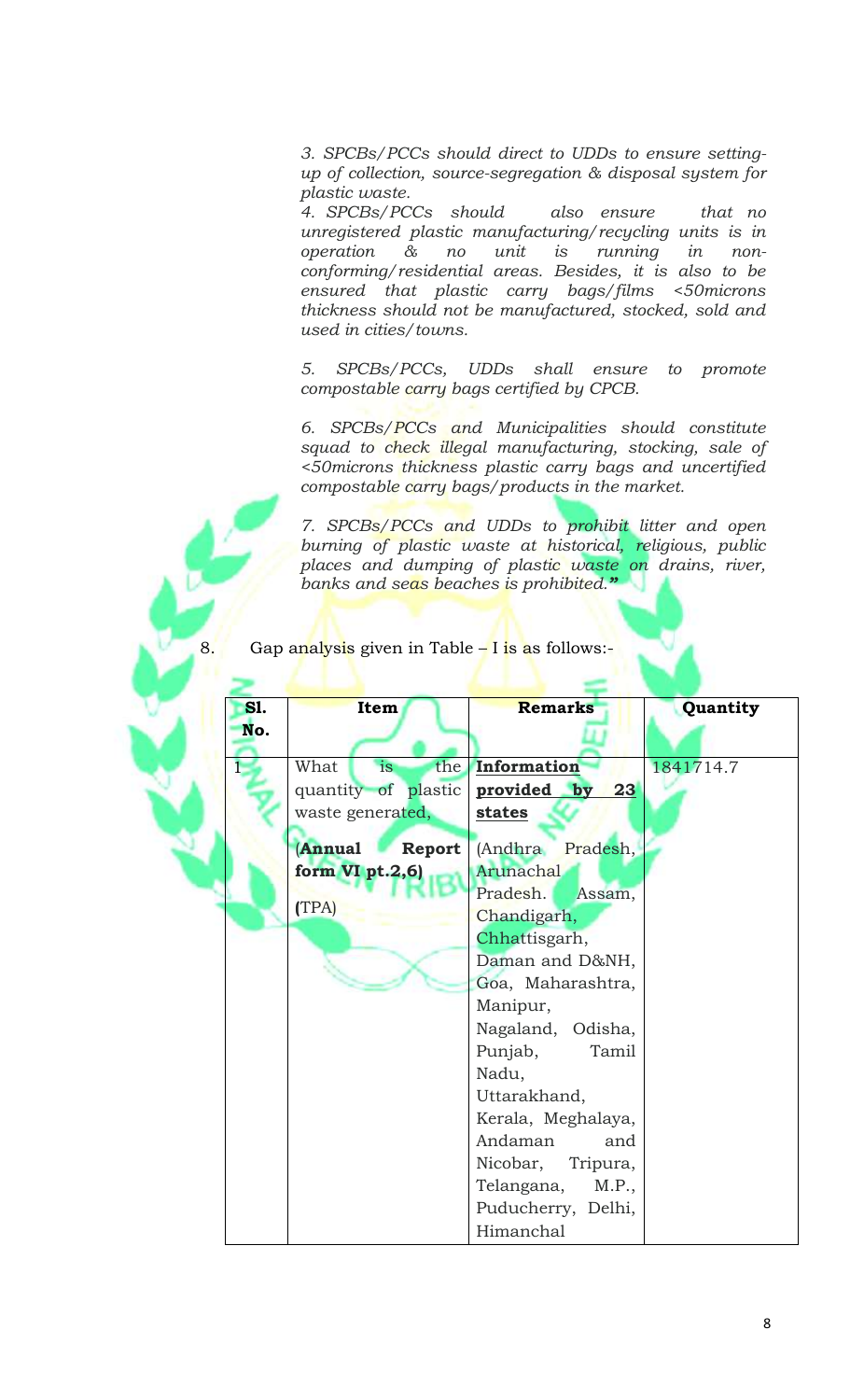|                |                                  | Pradesh)                         |           |
|----------------|----------------------------------|----------------------------------|-----------|
| $\overline{2}$ | Number<br>of                     | Information                      | 2797      |
|                | registered<br>plastic            | provided<br>23<br>by             |           |
|                | manufacturing                    | states                           |           |
|                | units                            |                                  |           |
|                |                                  | (Andhra<br>Pradesh,              |           |
|                |                                  | Arunachal                        |           |
|                |                                  | Pradesh,<br>Assam,               |           |
|                |                                  | Chandigarh,                      |           |
|                |                                  | Chhattisgarh,                    |           |
|                |                                  | Daman and D&NH,                  |           |
|                |                                  | Goa, Maharashtra,                |           |
|                |                                  | Manipur,                         |           |
|                |                                  | Nagaland, Odisha,                |           |
|                |                                  | Punjab,<br>Tamil                 |           |
|                |                                  | Nadu,                            |           |
|                |                                  | Uttarakhand,                     |           |
|                |                                  | Kerala. Meghalaya,               |           |
|                |                                  | Andaman<br>and                   |           |
|                |                                  | Nicobar,<br>Tripura,             |           |
|                |                                  | Telangana,<br>M.P,               |           |
|                |                                  | Puducherry, Delhi,               |           |
|                |                                  | Himanchal                        |           |
|                |                                  | Pradesh)                         |           |
| 3              | Capacity<br>of                   | None of the states               | <b>NA</b> |
|                | registered<br>plastic have       | provided                         |           |
|                | manufacturing                    | information on the               |           |
|                | units (TPA)                      | matter                           |           |
| $\overline{4}$ | Total<br>number<br><sub>of</sub> | <b>Information</b>               | 2008      |
|                | <b>ULBs</b>                      | provided by<br>21                |           |
|                |                                  | states/UTs                       |           |
|                |                                  |                                  |           |
|                |                                  | (Andhra                          |           |
|                |                                  | Pradesh,<br>Arunachal            |           |
|                |                                  | Pradesh, Assam,                  |           |
|                |                                  | Chandigarh,                      |           |
|                |                                  | Chhattisgarh,                    |           |
|                |                                  | Daman<br>and                     |           |
|                |                                  | Dadra & Nagar<br>Haveli,<br>Goa, |           |
|                |                                  | Maharashtra,                     |           |
|                |                                  | Nagaland,                        |           |
|                |                                  | Odisha, Punjab,                  |           |
|                |                                  | Tamil<br>Nadu,                   |           |
|                |                                  | Uttarakhand<br>,Kerala,          |           |
|                |                                  | Meghalaya,                       |           |
|                |                                  | Andaman<br>and                   |           |
|                |                                  | Nicobar,                         |           |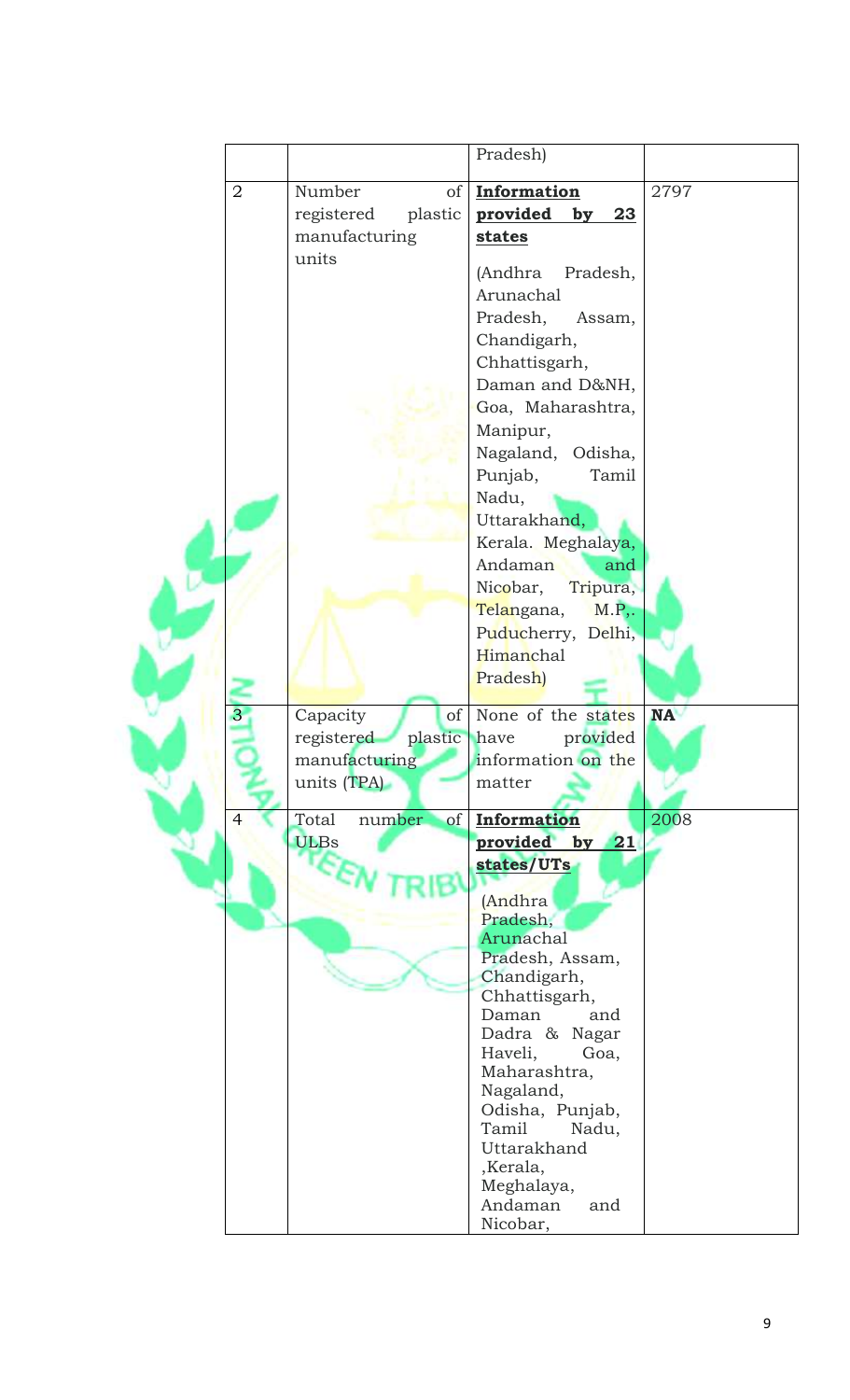|  |      |                             | Tripura,                                                       |      |
|--|------|-----------------------------|----------------------------------------------------------------|------|
|  |      |                             | Telangana, M.P,.                                               |      |
|  |      |                             | Puducherry,                                                    |      |
|  |      |                             | Delhi,                                                         |      |
|  |      |                             | Himanchal                                                      |      |
|  |      |                             |                                                                |      |
|  |      |                             | Pradesh)                                                       |      |
|  | 4(a) | No of ULBs which            | Information                                                    | 800  |
|  |      |                             | provided<br>by<br>9                                            |      |
|  |      | of<br>set-up<br>have        | <b>states</b>                                                  |      |
|  |      | plastic<br>waste            |                                                                |      |
|  |      | management                  | (Andhra<br>Pradesh,                                            |      |
|  |      | system as per Rule          | Arunachal                                                      |      |
|  |      | (including<br>$6(2)$ ?      | Pradesh,<br>Assam,                                             |      |
|  |      |                             | Chandigarh,                                                    |      |
|  |      | collection,                 | Chhattisgarh,                                                  |      |
|  |      | segregation,                | Maharashtra                                                    |      |
|  |      | Channelization<br>$\alpha$  | ,Tamil<br>Nadu,                                                |      |
|  |      | processing of plastic       | Kerala & M.P.)                                                 |      |
|  |      | waste)                      |                                                                |      |
|  |      |                             |                                                                |      |
|  | 4(b) | Number<br>of<br><b>ULBs</b> | Information                                                    | 678  |
|  |      | having facilities for       | provided<br>8<br>by                                            |      |
|  |      | Collection<br>of            | states :-                                                      |      |
|  |      | Segregated waste            |                                                                |      |
|  |      |                             | Pradesh,<br><b>(Andhra</b>                                     |      |
|  |      |                             | Arunachal                                                      |      |
|  |      |                             | Pradesh,                                                       |      |
|  |      |                             | Chandigarh,                                                    |      |
|  |      |                             | Chhattisgarh, Goa,                                             |      |
|  |      |                             | Maharashtra,                                                   |      |
|  |      |                             | Kerala &M.P.                                                   |      |
|  |      |                             |                                                                |      |
|  | 4(c) | of<br><b>ULBs</b><br>Number | Information                                                    | 356  |
|  |      | <b>Material</b><br>having   | provided<br>by<br>$\overline{\mathbf{5}}$<br>states (Arunachal |      |
|  |      | Recovery facility           | Pradesh,                                                       |      |
|  |      |                             | Chandigarh,                                                    |      |
|  |      |                             | Chhattisgarh,                                                  |      |
|  |      |                             | Maharashtra,                                                   |      |
|  |      |                             | M.P.                                                           |      |
|  | 5    | number<br>Total<br>of       | Information                                                    | 9135 |
|  |      |                             | provided<br>7<br>by                                            |      |
|  |      | Panchayat<br>Gram           | states                                                         |      |
|  |      | (GPs)                       |                                                                |      |
|  |      |                             | (Chandigarh, Goa,                                              |      |
|  |      |                             | Tamil<br>Nadu,                                                 |      |
|  |      |                             | Nagaland,                                                      |      |
|  |      |                             | Uttarakhand,                                                   |      |
|  |      |                             | Kerala<br>and<br>Andaman                                       |      |
|  |      |                             | &Nicobar)                                                      |      |
|  |      |                             |                                                                |      |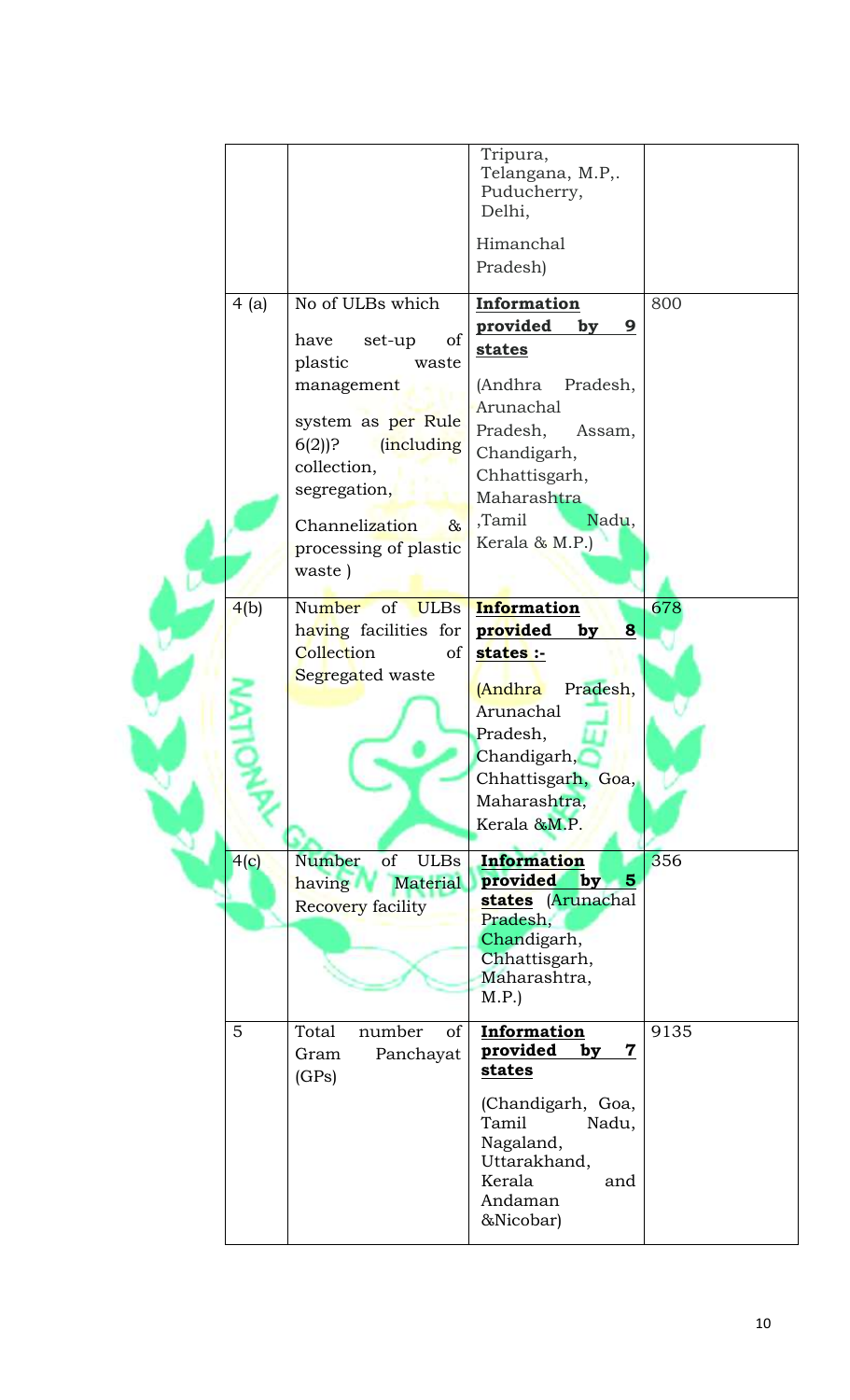|  | 5(a) | GPs<br>Number<br>which have set-<br>of<br>plastic<br>up<br>waste<br>management<br>system<br>as<br>per<br>Rule7?                                           | information<br>provided<br>$\bf{2}$<br>by<br>states<br>(Chandigarh, Goa)                                                                                                                                                               | 6                                 |
|--|------|-----------------------------------------------------------------------------------------------------------------------------------------------------------|----------------------------------------------------------------------------------------------------------------------------------------------------------------------------------------------------------------------------------------|-----------------------------------|
|  | 5(b) | GPs<br>Number<br>of<br>having facilities for<br>Collection<br><sub>of</sub><br>Segregated waste                                                           | of<br><b>None</b><br>the<br>states<br>have<br><u>provided</u><br>information<br>on<br>this matter                                                                                                                                      | <b>NA</b>                         |
|  | 5(c) | Number<br>of<br>GPs<br>Material<br>having<br>Recovery facility                                                                                            | $\mathbf{2}$<br>have<br>states<br>provided<br>information<br>(Chandigarh, Goa)                                                                                                                                                         | Actual<br>number<br>not specified |
|  | 6    | of registered<br>No.<br>Producers/brand<br>owners/ importers<br>as per Rules 9 & 13<br>of PWM Rules?                                                      | Andhra<br>Only<br>Pradesh<br>have<br>provided<br>information                                                                                                                                                                           | 80                                |
|  | 6(a) | Number<br><sub>of</sub><br>Producers/brand<br>owners/<br>importers<br>which have engaged<br>with ULBs for                                                 | $\overline{\mathbf{2}}$<br>states<br>have<br>provided<br>information<br>Maharashtra and<br>Assam                                                                                                                                       | Number<br>not<br>specified        |
|  |      | Number of ULBs<br>which have set up<br>system for plastic<br>waste<br>management with<br>assistance<br>of<br>producers been set<br>$-\mu p$ ? Rule(6(3))? | $\mathbf{2}$<br>states<br>have<br>provided<br>information<br>Maharashtra<br>and<br>Assam                                                                                                                                               | Number<br>not<br>specified        |
|  | 8    | Number of<br>plastic<br>registered<br>waste recyclers                                                                                                     | information<br>provided<br>by<br>20<br>states<br>(Andhra Pradesh,<br>Arunachal<br>Pradesh,<br>Assam,<br>Chandigarh,<br>Chhattisgarh,<br>Daman and Dadra<br>Nagar Haveli,<br>$\&$<br>Goa, Maharashtra,<br>Manipur,<br>Nagaland, Punjab, | 808                               |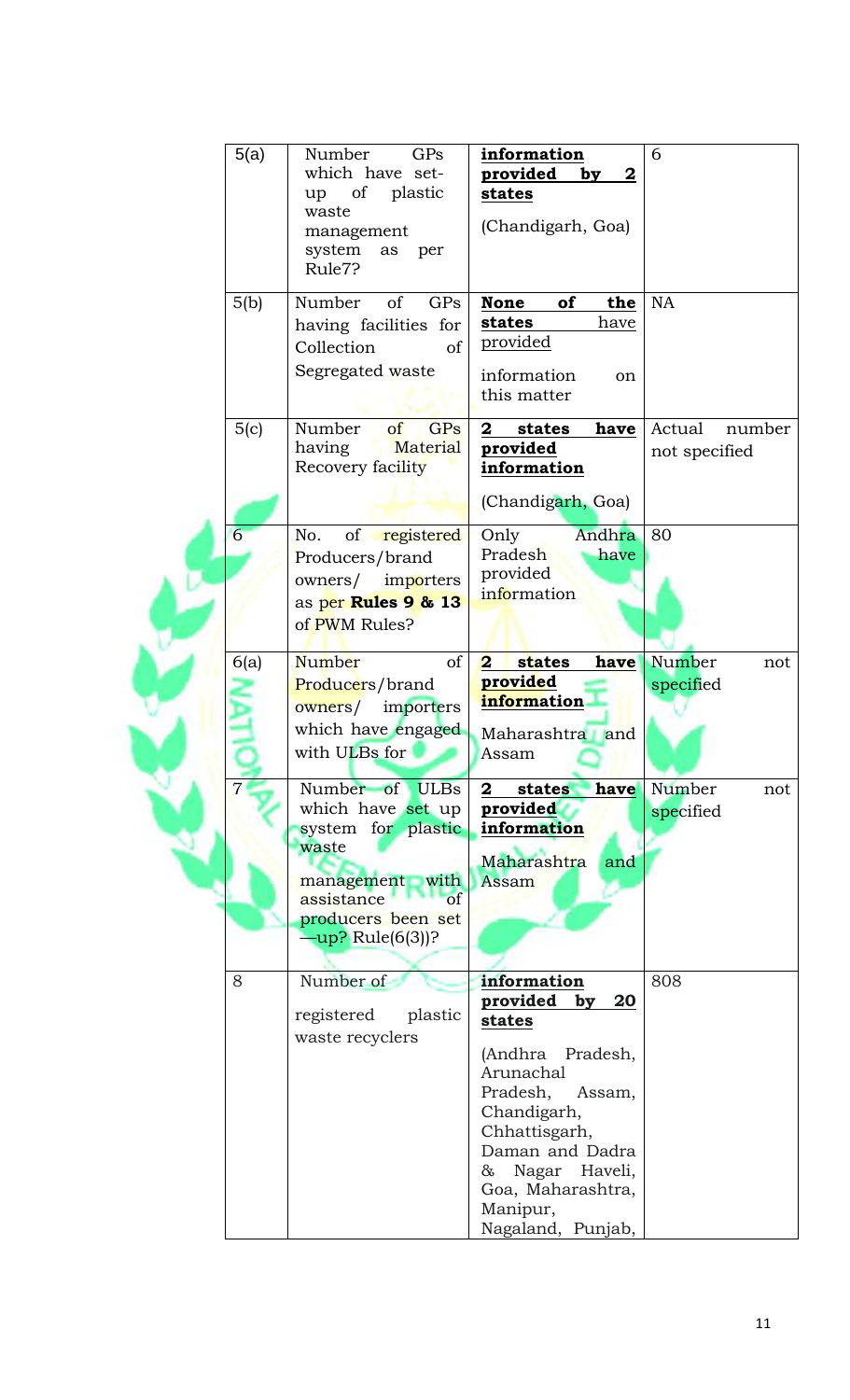|  |      |                                                                                                    | Tamil<br>Nadu<br>Kerala, Meghalaya,<br>Andaman<br>and<br>Nicobar,<br>Tripura,<br>Telangana,<br>M.P.,<br>Puducherry,<br>Himanchal<br>Pradesh)                                                                                                                                                                                                                                                          |                                                                                                                        |
|--|------|----------------------------------------------------------------------------------------------------|-------------------------------------------------------------------------------------------------------------------------------------------------------------------------------------------------------------------------------------------------------------------------------------------------------------------------------------------------------------------------------------------------------|------------------------------------------------------------------------------------------------------------------------|
|  | 8(a) | Capacity<br>of<br>recyclers (TPA)                                                                  | Information<br>provided<br>9<br>by<br><u>states</u><br>(Arunachal<br>Pradesh,<br>Chandigarh,<br>Chhattisgarh,<br>Daman and Dadra<br>Nagar Haveli,<br>&<br>Goa, Maharashtra,<br>Meghalaya , Kerala<br>& M.P.                                                                                                                                                                                           | 681492                                                                                                                 |
|  | 9    | <b>Status</b><br>of<br>Utilization<br>of<br>plastic<br>waste<br>(Annual<br>Report<br>form VI pt.4) | Information<br>provided<br>by<br>21<br><b>states</b><br>(Andhra Pradesh,<br>Arunachal<br>Pradesh,<br>Assam,<br>Chandigarh,<br>Chhattisgarh,<br>Daman and Dadra<br>Nagar Haveli,<br>&<br>Goa, Maharashtra,<br>Nagaland, Odisha,<br>Punjab,<br>Tamil<br>Nadu,<br>Uttarakhand,<br>Kerala<br>Andaman<br>Nicobar,<br>and<br>Tripura,<br>Telangana,<br>M.P.,<br>Puducherry, Delhi,<br>Himanchal<br>Pradesh) | <b>NA</b>                                                                                                              |
|  | 10   | Quantity of plastic<br>Waste utilized<br>in<br>recycling (TPD)                                     | Information<br>provided<br>$\overline{\mathbf{3}}$<br>by<br>states<br>(Goa Maharashtra<br>Tamil Nadu)                                                                                                                                                                                                                                                                                                 | Goa-6057.62<br>Tons,<br>Maharashtra<br>617TPD, Tamil<br>Nadu-46720<br>Tonnes per year<br>proposed to<br>is<br>dispose) |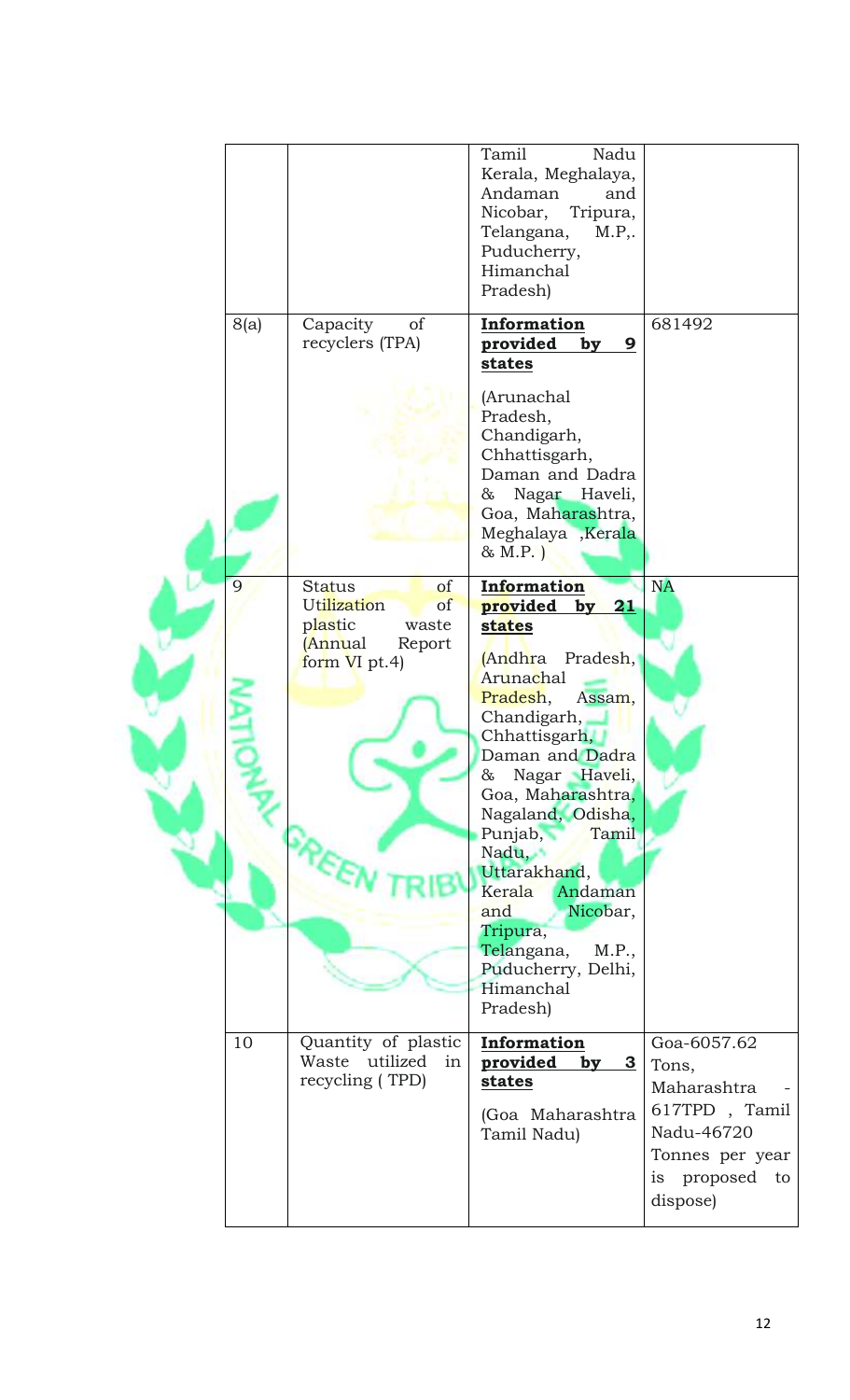|  | 10(a) | Quantity of plastic<br>utilized<br>waste<br>in<br>recycling<br>Road<br>Construction              | <b>Information</b><br>provided<br>7<br>by<br>states<br>(Tamil<br>Nadu<br>,Odisha,<br>Maharashtra<br>,Chhattisgarh,<br>Kerala ,Andaman<br>,Telangana) | Tamil<br>Nadu-<br>4015TPA<br>is<br>proposed,<br>Odisha 4.6MT is<br>being<br>used<br>Chhattisgarh-<br>under process,<br>Kerla-574T<br>is<br>used, Andaman<br>and Niccobar -1<br>tonnes is used,<br>Telangan-<br>6.34MT is used                    |
|--|-------|--------------------------------------------------------------------------------------------------|------------------------------------------------------------------------------------------------------------------------------------------------------|--------------------------------------------------------------------------------------------------------------------------------------------------------------------------------------------------------------------------------------------------|
|  | 10(b) | Quantity of waste<br>Co-processed<br>in<br>Plastic Waste<br>in<br>Cement kilns                   | Information<br>provided<br>7<br>by<br>states<br>(Chhattisgarh Goa<br>Maharashtra<br>Tamil<br>Odisha<br>Nadu,<br>Telangana<br>and $M.P.$ )            | Goa-19,249.46T<br>baled RDF sent<br>for<br>$Co-$<br>processing<br>in<br>Kilns,<br>cement<br>Maharashtra:<br>8420<br>tonnes,<br>Odish-<br>21.82MT, Tamil<br>nadu-250TPD is<br>proposed, Telang<br>ana-4.5TPD<br>is<br>$used$ , M.P.-300<br>tonnes |
|  | 10(c) | Quantity of waste<br>utilized in<br>production of RDF                                            | <b>Information</b><br>provided by<br>Goa<br>only                                                                                                     | detail regarding<br>quantity<br>not<br>provided                                                                                                                                                                                                  |
|  | 10(d) | Quantity<br>of<br>plastic<br>waste<br>used<br>in<br>production<br>of<br><b>Waste to oil</b>      | information<br>provided<br>$\mathbf{2}$<br>by<br><b>states</b><br><b>Odisha</b><br>and<br>Maharashtra only                                           | Odisha, Maharas<br>htra-657<br>tonnes                                                                                                                                                                                                            |
|  | 10(e) | <b>of</b><br>Quantity<br>plastic<br>waste<br>used in<br>other<br>(please)<br>purpose<br>specify) | Information<br>provided by<br><b>Tamil Nadu only</b>                                                                                                 | 250<br><b>TPD</b><br>is<br>propose<br>to<br>dispose                                                                                                                                                                                              |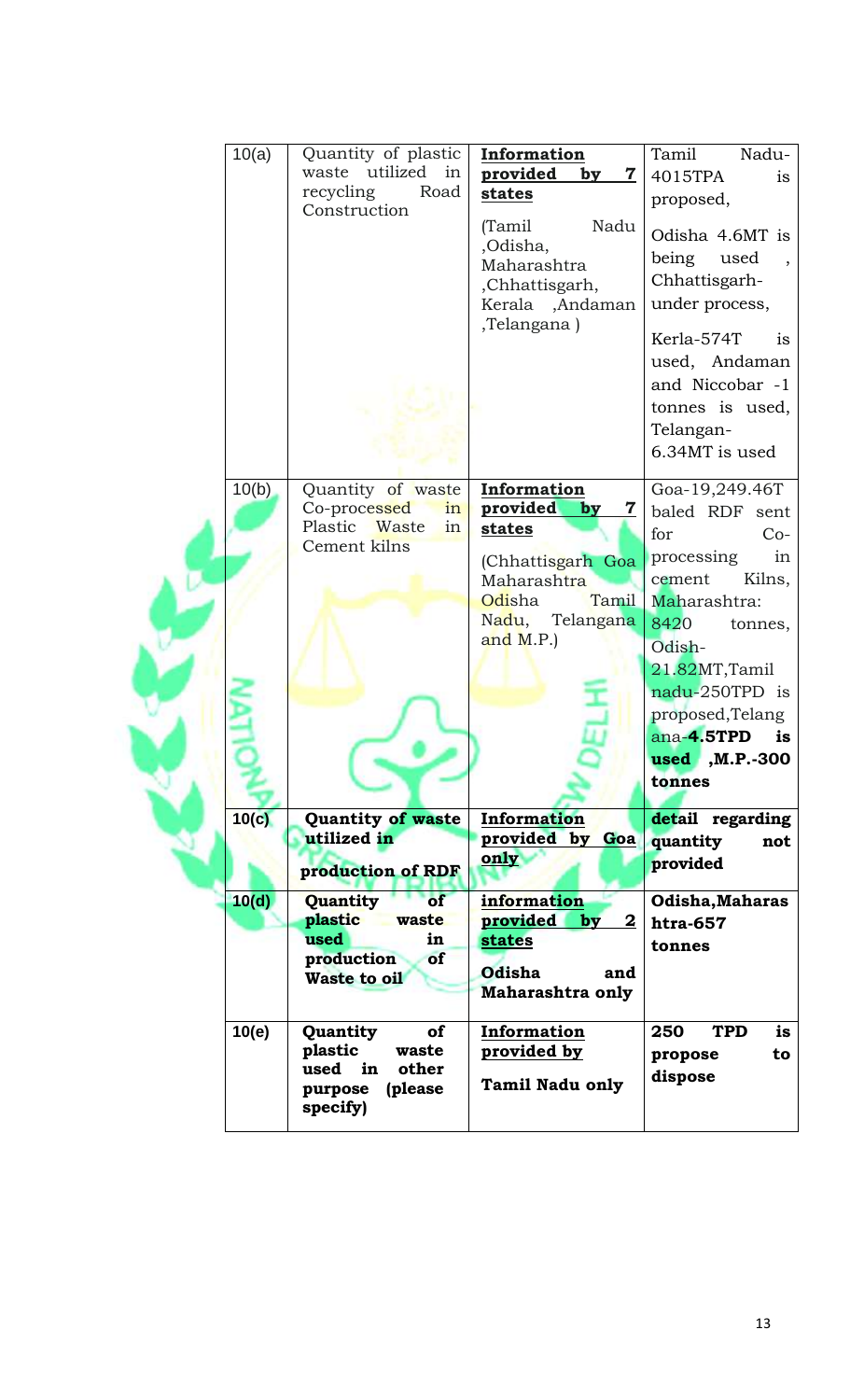| 11    | <b>Whether</b><br><b>State</b>                                      | Information             | Detail regarding      |
|-------|---------------------------------------------------------------------|-------------------------|-----------------------|
|       | <b>Level</b><br><b>Advisory</b>                                     | provided<br>by $13$     | quantity<br>not       |
|       | <b>Committee</b><br>is                                              | states                  | specified             |
|       | constituted<br>or<br>not? [Rule 16] If<br>yes, details<br><b>of</b> | (Arunachal<br>Pradesh,  |                       |
|       | number<br>of                                                        | Chandigarh,             |                       |
|       | meetings                                                            | Chhattisgarh,           |                       |
|       | conducted in a                                                      | Daman and Dadra         |                       |
|       | and<br>year                                                         | Nagar Haveli,<br>&      |                       |
|       | implementation                                                      | Uttarakhand,            |                       |
|       | of suggestions of                                                   | Meghalaya,              |                       |
|       | committee<br>in                                                     | Andaman<br>and          |                       |
|       | <b>last</b><br>the<br>two                                           | Nicobar, Tripura,       |                       |
|       | years.                                                              | Telangana,<br>M.P.,     |                       |
|       |                                                                     | Puducherry,             |                       |
|       |                                                                     | Delhi, Himanchal        |                       |
|       |                                                                     | Pradesh.)               |                       |
| 12    | of<br>No.                                                           | Information             | $\mathbf{2}$          |
|       | <b>Registered</b>                                                   | 5<br>provided<br>by     |                       |
|       | Compostable                                                         | states                  |                       |
|       | plastic unit                                                        |                         |                       |
|       |                                                                     | (Maharashtra,           |                       |
|       |                                                                     | Nagaland, Odisha,       |                       |
|       |                                                                     | Punjab,<br><b>Tamil</b> |                       |
|       |                                                                     | Nadu)                   |                       |
| 12(a) | <b>Total Capacity</b>                                               | None of the             | 114962                |
|       | of registered                                                       | states have             | <b>As Certificate</b> |
|       | Compostable                                                         | provided                |                       |
|       | plastic unit                                                        | information             | issued by CPCB        |
|       |                                                                     | about it.               | under PWM             |
|       |                                                                     | <b>However, CPCB</b>    | Rule 4(h)             |
|       |                                                                     | has issued              |                       |
|       |                                                                     | certificates to 44      |                       |
|       |                                                                     | registered units        |                       |
|       |                                                                     | engaged in              |                       |
|       |                                                                     | manufacturing of        |                       |
|       |                                                                     | compostable             |                       |
|       |                                                                     | carry                   |                       |
|       |                                                                     | bags/products.          |                       |

The above gap analysis appears to be in terms of the 9. information available and information required. The recommendations are for framing of time targeted action plans and giving of information in the prescribed format to CPCB apart from giving implementation status quarterly. Further recommendations are for setting up collection, source segregation and disposal system and checking unregistered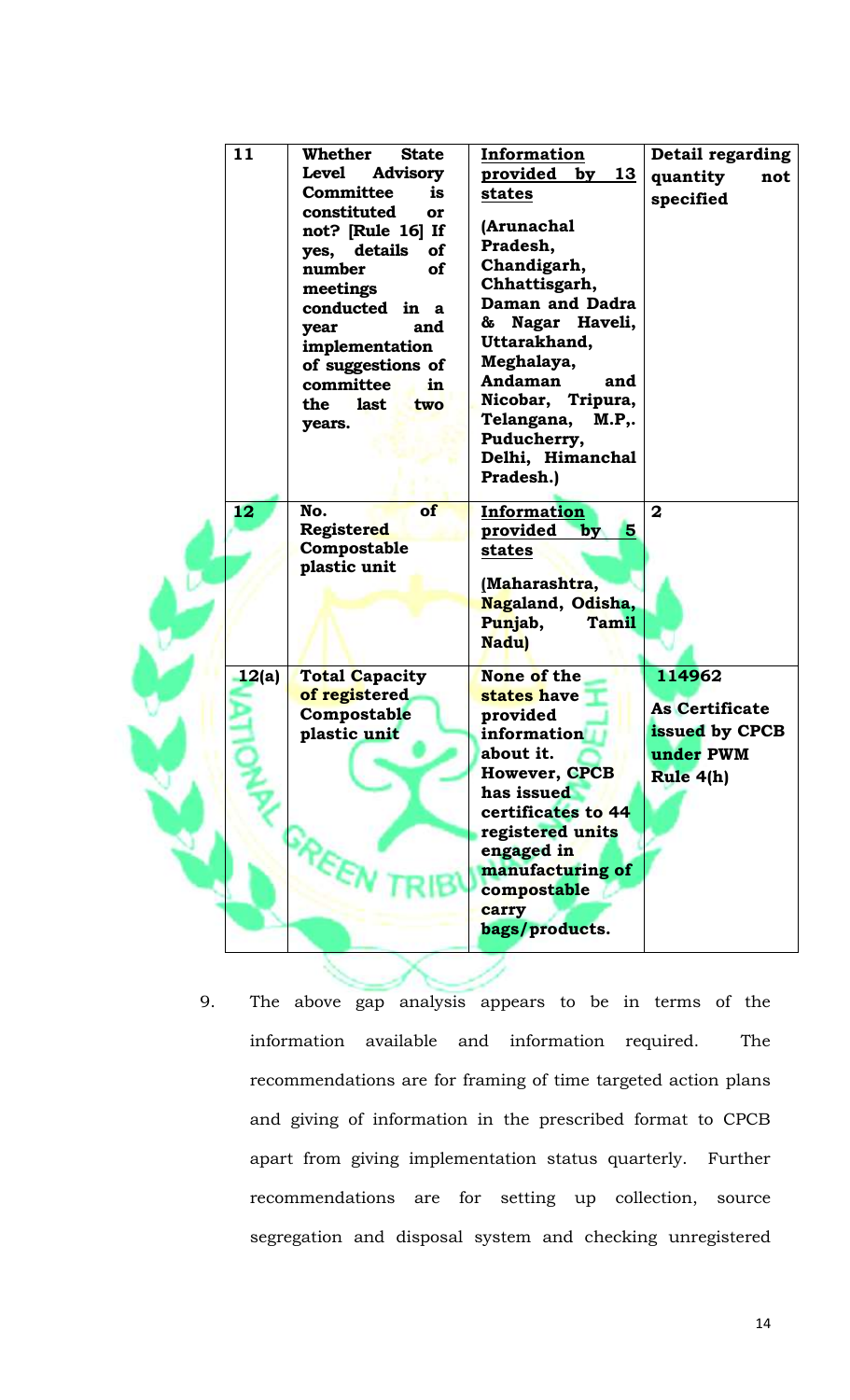plastic manufacturing, recycling, prohibiting handling of plastic less than 50 microns thickness, promoting compostable carry bags and prohibiting litter and open burning of plastic waste. These recommendations are already part of Rules of which strict compliance need to be ensured.

10. We may also deal with the issue of implementation of Extended Producers Responsibility (EPR) under the PWM Rules in the light of the order dated 17.09.2019 in O.A. No. 376/2018, Jitender Yadav v. Union India & Ors. wherein it was observed:-

" $1$  to 6 xxx

xxx

 $xxx$ 

7. On 12.09.2018, this Tribunal directed the Ministry of Environment, Forest & Climate Change (MoEF&CC) to take steps to implement the Extended Producer's Responsibility **(EPR)** in accordance with Plastic Waste Management Rules, 2016, (PWM Rules) as amended in 2018.

8. On 16.05.2019, noticing the failure on the part of the MoEF&CC in furnishing any information about compliance of the said direction, the Tribunal sought an explanation and directed that on the default, the concerned Joint Secretary, MoEF&CC may remain present in person.

9. On this aspect, written submissions have been filed by the MoEF&CC to the effect that  $\alpha$  Committee has been constituted on the subject which held several meetings. Last such meeting was held on 31.05.2019. The Ministry was in the process of preparing final draft guideline document on National Framework on EPR to be placed in public domain for receiving further comments. The minutes of the meeting do not indicate any tangible action beyond recording suggestions. The minutes of the meeting also show that except a Joint Secretary, all other participants representing Government are of junior level.

10. The PWM Rules elaborately lay down the norms and the responsibilities. Rule 9 requires the producers to workout the modalities for the waste collection system based on EPR and also by involving State Urban Development Departments. Primary responsibility is of the producers who introduce such products in the market. The minutes of the meeting merely shows shifting of responsibility instead of adhering to the mandate of the PWM Rules. The PWM Rules have a provision for State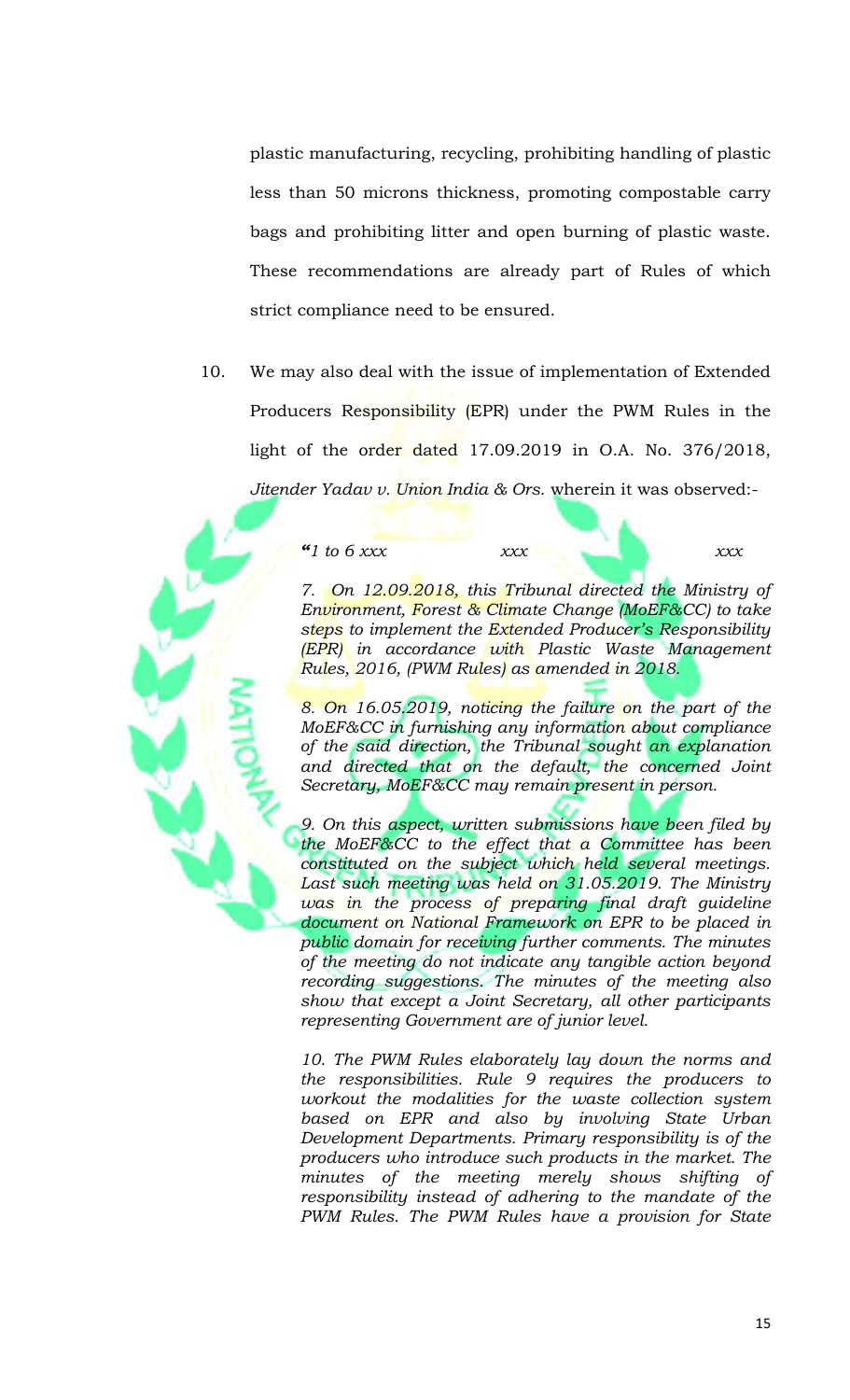Level Monitoring Committees for effective monitoring of the implementation of the PWM Rules.

11. Hazardous impact of unscientific handling of plastic waste is well acknowledged.<sup>1</sup> The minutes of the meeting and the submissions filed on behalf of the MoEF&CC are not consistent with the mandate of the PWM Rules which require immediate enforcement of liability by effective mechanism instead of deferring the subject. One of the means to implement EPR is to require stamping of nondegradable product with the information as to how after use such product is to be handled.

12. This Tribunal is also considering the matter of implementation of PWM Rules based on an application filed by the CPCB itself, complaining that the States are not furnishing the requisite information and not taking preventing and regulatory steps as per the PWM Rules.<sup>2</sup> The matter was last reviewed on 22.07.2019 and directions were issued requiring the States/UTs to take further action to meet the gaps pointed out by the CPCB within the laid down timelines failing which compensation may be required to be paid by the defaulting States/UTs.

13. Further, vide order dated 16.01.2019 in O.A. No. 606/2018, the Tribunal directed the Chief Secretaries of all the States/UTs to appear in person before the Tribunal with their respective reports on the subject of compliance of the Solid Waste Management Rules along with other subjects including PWM Rules. The Chief Secretaries have accordingly appeared and given their reports but since the reports were not found to be adequate, time was given for taking further action and furnish further reports.

14. It will be appropriate that the Chief Secretaries look into the issue of compliance of PWM Rules as per mandate of law and the MoEF&CC also concludes the long pending issue of framing National Framework on EPR within two months instead of adopting long winded procedure which has been going on for more than two years, inspite of the enactment of the Rules more than three years ago. The



<sup>&</sup>lt;sup>1</sup> "Fact Sheet on Plastic Waste in India, 2018", TERI- Plastic contributes to 8% of the total solid waste, with Delhi producing the maximum quantity followed by Kolkata and Ahmedabad. Significant amount of toxic heavy metals like copper, zinc, lead and cadmium recovered from plastic wastes from sea shores have an adverse effect on the coastal ecosystems. Lead and Cadmium pigments, commonly used in most of the plastics as additives are hazardous in nature and are known to leach out. "Impacts of Marine Debris: Entanglement of Marine Life in Marine Debris Including a Comprehensive List of Species with Entanglement and Ingestion Records", David W. Laist - Plastic debris affects at least 267 species worldwide, including 86% of all sea turtle species, 44% of all seabird species, and 43% of all marine mammal species.

https://www.indiaspend.com/india-is-generating-much-more-plastic-waste-than-it-reports-hereswhy/- CPCB data on plastic waste generation from a 2015 study showed that, in 2010-12, India generated 25,940 tonnes plastic per day. This would amount to 9.5 million tonnes per year. In 2016-17 too, CPCB received figures from only 25 regional pollution boards. The total plastic waste generation figure for that year was estimated at 1.6 million tonnes, or 160,000 truckfulls. India's annual plastic consumption is expected to cross 20 million tonnes in 2020.<br><sup>2</sup> Execution Application No. 13/2019 in O.A. No. 247/2017, Central Pollution Control Board vs.

State of Andaman & Nicobar & Ors.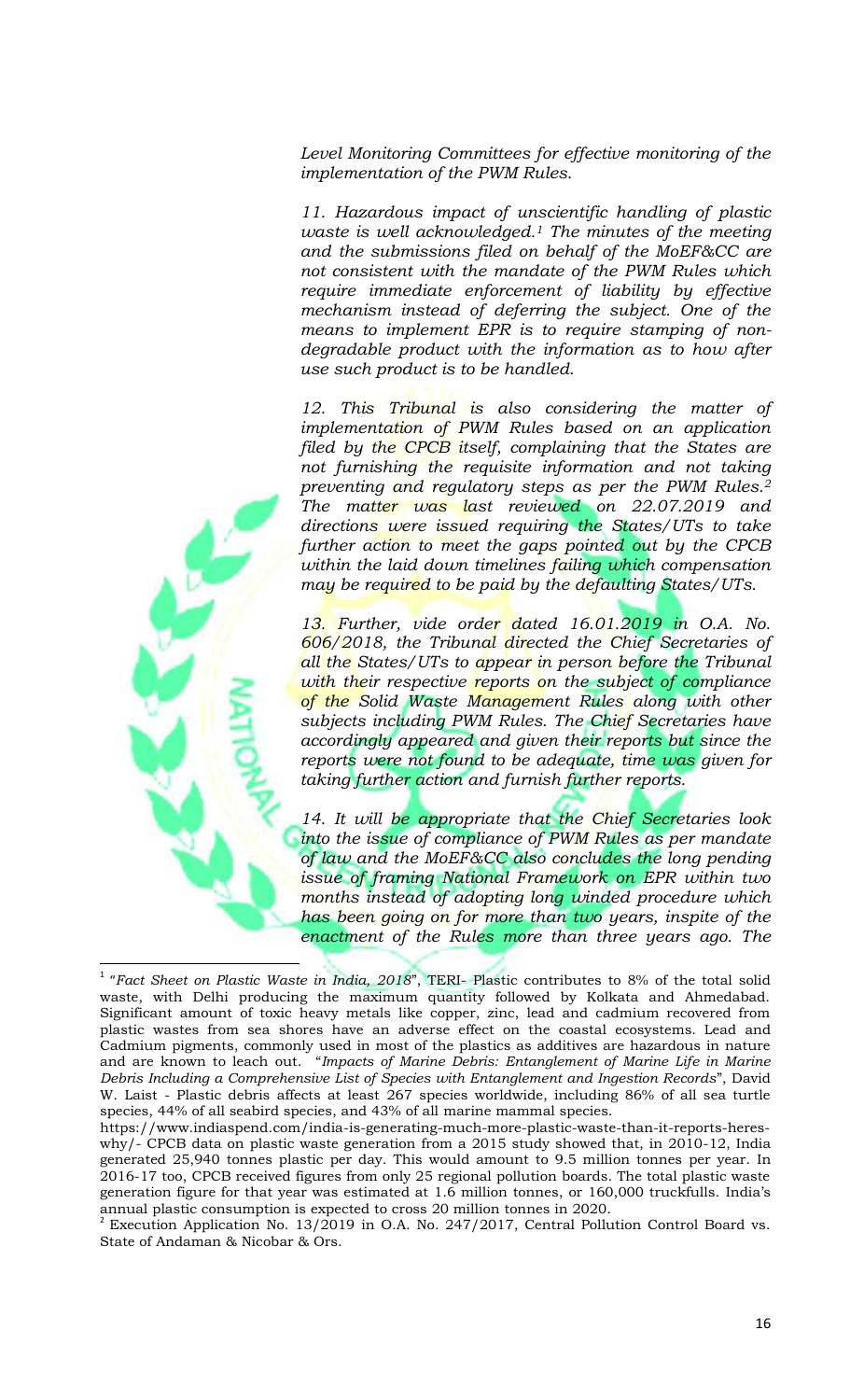concerned Joint Secretary, MoEF&CC may remain present in person, to assist the Tribunal in Execution Application No. 13/2019 in O.A. No. 247/2017, Central Pollution Control Board vs. State of Andaman & Nicobar & Ors. on 04.12.2019.

15. The MoEF&CC may ensure that meeting takes place with the involvement of senior officers who are competent to take decision and for this purpose CPCB must be also involved. The compliance report of the MoEF&CC may be filed latest by 30.11.2019. The Central Pollution Control Board (CPCB) may lay down a compensation regime and scale on 'Polluter Pays' principle by appointing such Expert Committee as may be found necessary and furnish its report before the next date. The scheduled date of 16.10.2019 in Execution Application No. 13/2019 will now stand deferred to  $04.12.2019$ ."

Accordingly, Ms. Nidhi Khare, Additional Secretary, MoEF&CC is present in person and has handed over action taken during the hearing mentioning *inter-alia* that three models were being

considered as follows:-

11. . .

<u> "Model 1 —Fee based model</u>

- based Under the fee model the producers/importer/brand owner is required to contribute to the EPR corpus fund at the central level/State level.
- The amount to be contributed by each of the producers/importer/brand owner will be decided based on the amount of plastic being introduced into the market by the producers/importer/brand owner. Normative cost based on the cost of recycling may be adopted.
- The collected fiends shall be utilized for creation of infrastructure for the management of plastic waste in Smaller municipalities.
- There is a need to build the capacities of the ULB in terms of infrastructure development and their expertise so that the waste management can happen systematically under the EPR mechanism.
- Secondly, an important factor which is indirectly contributing to the cleanliness of the city are the rag pickers/assemblers/recyclers. They are anyway contributing to the mechanism of EPR without any benefit. This fraction of the stakeholders shall be supported for the better management of the waste under the mechanism of EPR under this model.
- Thirdly the component of Information, Education and Communication (IEC) activity shall be supported through the component of EPR to achieve an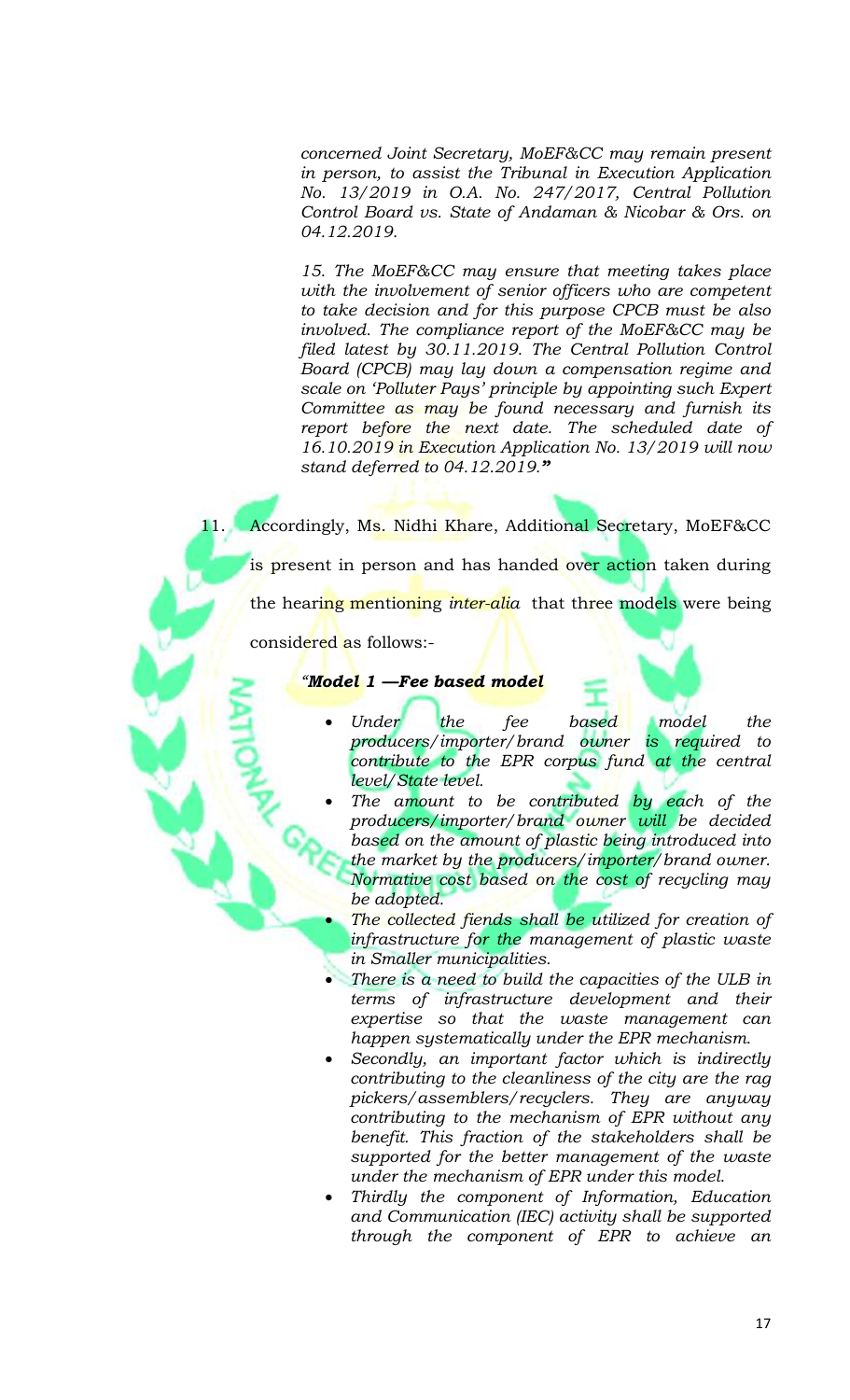effective segregation, collection, waste transportation and recycling.

Model 2 - PRO based model and Plastic Credit Model Under this model, the objective is to establish a Producer Responsibility Organization  $(PRO)$  $to$ lead  $\overline{on}$ implementation and provide funding required under the Rules on behalf of producers to support plastic recycling while also promoting the ease of doing business for all stakeholders.

Local bodies and some states do not have the expertise or resources to design, implement and manage effective local plastic waste management programs. This can be addressed by having an industry self-managed PRO take on the responsibility for discharging producer's national and state legal obligations in. a more efficient and cost effective manner by applying industry's experience gained through successful producer responsibility programs *implemented in other jurisdictions.* 

#### **Model 3 -Plastic Credit Model**

 $12<sub>1</sub>$ 

- PRO/Producers/Importers can also obtain certificates from accredited processors recyclers, W2Eplant operators, cement co-processors, users utilizing plastic in road) in exchange of an evidence of recycling or recovery, which will act as ERP compliance.
	- Producers will be at liberty to decide options for establishing channels of collecting plastic credits with or without forming or linking with PROs.. Producers with established supply chains can establish other channels for collection/ segregating/ processing plastic waste for eg.:
		- Deposit refund schemes
		- Buy-back schemes

- Forming social ventures involving informal sector directly.

matter be finalized and National Framework Let the established as far as possible within three months. Further report may be furnished before the next date by e-mail at judicial-ngt@gov.in.

13. CPCB has also filed a report in terms of direction in paragraph 15 in the order dated 17.09.2019 in O.A. No. 376/2018, Supra, on the subject of Environmental Compensation regime for improper Plastic Waste Management. The report is infact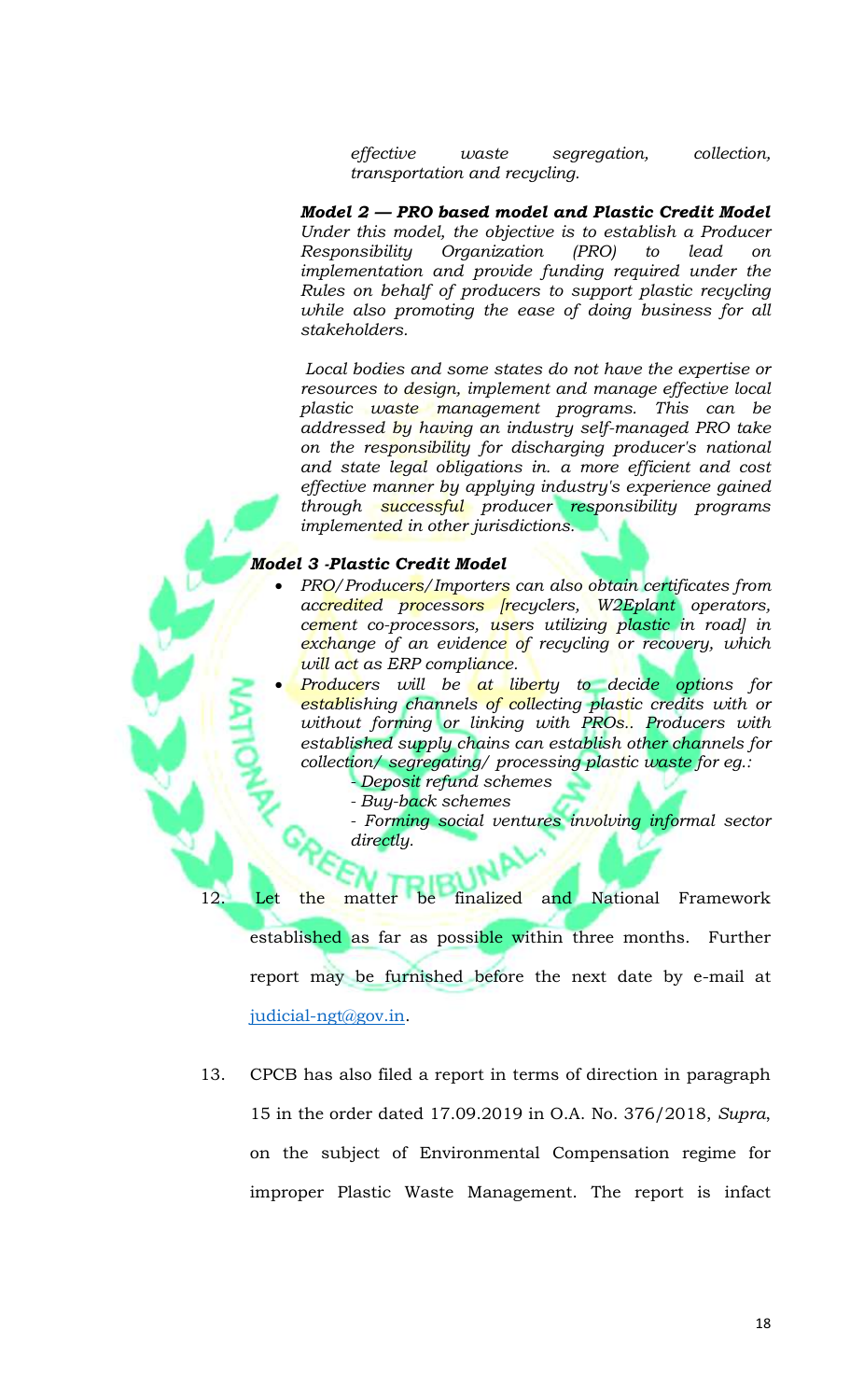application seeking time to submit such regime in four weeks after finalization of National Framework on EPR by MoEF&CC.

- 14. In view of above discussion, we sum up our directions as follows:
	- a) National Framework for extended producers liability be finalized and enforced as far as possible within three months and a report furnished by the MoEF&CC as per observations in para 12 above.
	- b) CPCB may give its report for compensation regime in terms of para 13 above.
	- c) The States/UTs may finalize the time targeted action plans and give information about the implementation status to the CPCB as per recommendations in the report of the CPCB summarized in para 9 above.

An institutional mechanism be established to ensure that:

- No unregistered plastic manufacturing/recycling units is in operation and no unit is running in non-conforming/ residential areas.
- No plastic carry bags /films <50microns thickness should be manufactured, stocked, sold and used in cities/towns.

ii.

- iii. Thermocol/polystyrene cups, plates, etc. used extensively and haphazardly littered are properly regulated.
- Special Environment Squads may be set up for iv. enforcement to oversee and ensure that no litter of plastic waste takes place at historical, religious, public